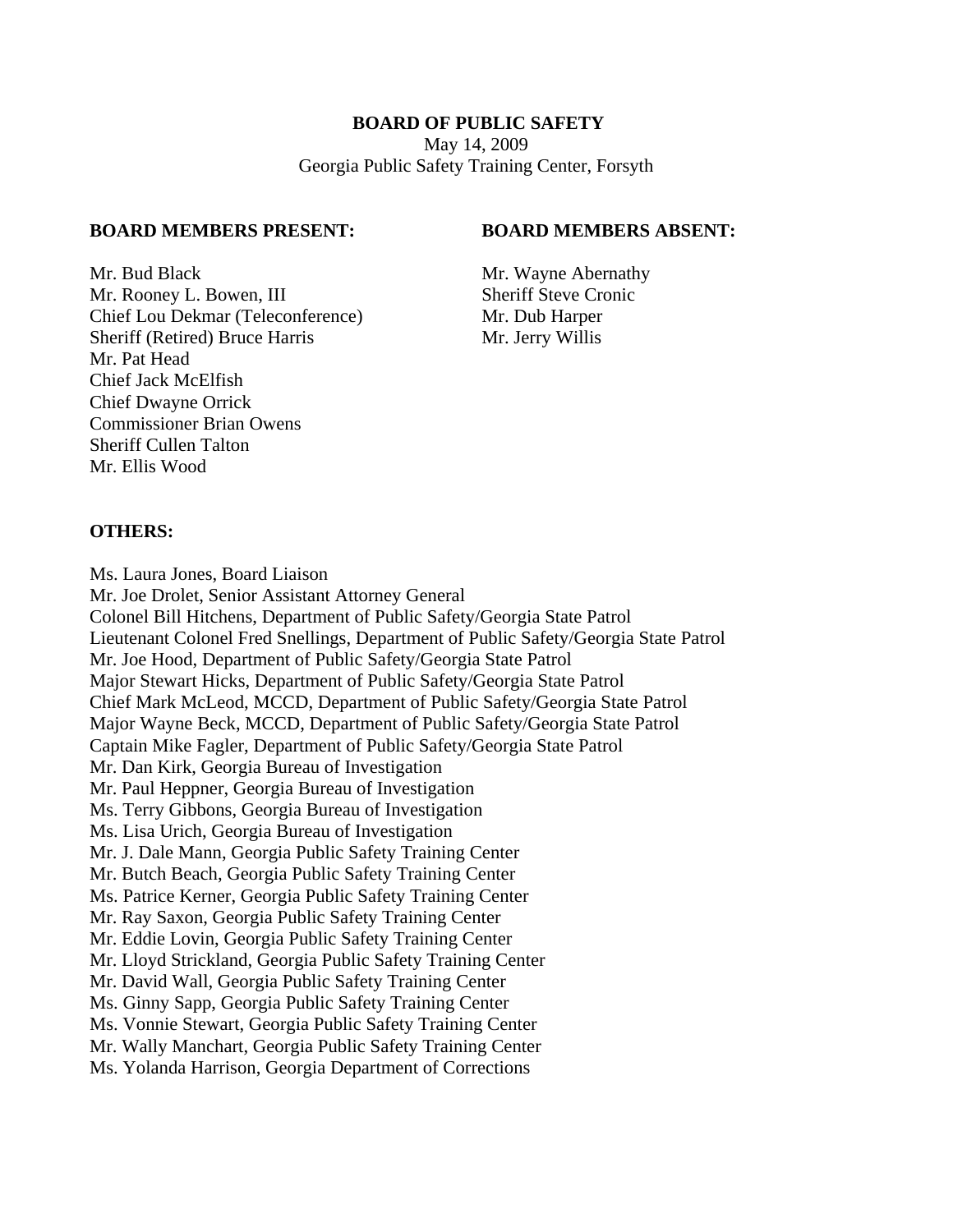Vice-Chairman Ellis Wood called the May Board of Public Safety meeting to order. Mr. Dale Mann, Director, Georgia Public Safety Training Center (GPSTC) began with the invocation and the story of "Susanna and the Elders" followed by the Pledge of Allegiance.

Mr. Wood then called for approval of the April Board Minutes. Chief Jack McElfish made the motion; it was seconded by Commissioner Brian Owens and voted approved by the Board members.

Two resolutions in honor of retirements were presented: Mr. Dan Kirk, Georgia Bureau of Investigations presented a resolution to Mr. Paul Heppner and Mr. Dale Mann honored Mr. Robert S. Sanderson, III.

# **DIRECT REPORTS**

Colonel Bill Hitchens, Department of Public Safety/Georgia State Patrol, began by stating that all of the Metro Atlanta area now has the Computer Assisted Dispatch (CAD) system and they are currently installing the systems to posts along the I-16 corridor followed by the Tifton area. Thus far, there have been a few minor glitches with their radio system but overall it has been very efficient and beneficial. Also, as they install more systems CAD is giving a more rapid response. CAD essentially removes the paper from the process and gives them a better accounting of events in their organization.

Colonel Hitchens then highlighted key areas in the Annual Pursuit Report which had been passed out to everyone. The Department of Public Safety/Georgia State Patrol began collecting data for this report four (4) years ago. Of particular importance is the five (5) year comparison located at the end of the report. He also passed out a handout concerning the National Law-Enforcement Exploring Conference to be hosted by Georgia Tech. He is the chair for this event and it will be held July 19-24, 2010. He will be soliciting volunteers to assist with a variety of functions. He also announced that his agency would be receiving stimulus money for trooper school. The state of Georgia has the least number of troopers per capita in the country.

Mr. Dan Kirk, Georgia Bureau of Investigations spoke in Director Vernon Keenan's absence. He reported that the crime lab is doing fairly well despite the continuous employee losses to their Federal counterpart. The firearms and latent prints areas remain backlogged; however, GCIC is operating well and has eliminated their applicant fingerprint backlog. Overall, the Bureau is maintaining during these tough budget times. He feels that if there are additional cuts during FY-09 they are prepared to handle them.

Effective July 1, 2009 the Bureau will begin charging fees for non-State agency requests to run applicant fingerprint background checks. The charge will be \$20.75 or \$40.00 for both state and FBI checks. Their Internet Crimes against Children (ICAC) unit will once again receive funds from grants. They will receive a \$500k award which was based on their outstanding performance; the ICAC unit has been rewarded yearly for their hard work and dedication. In addition to that, they will also receive almost \$1 million dollars in stimulus money which they will use to hire additional staff.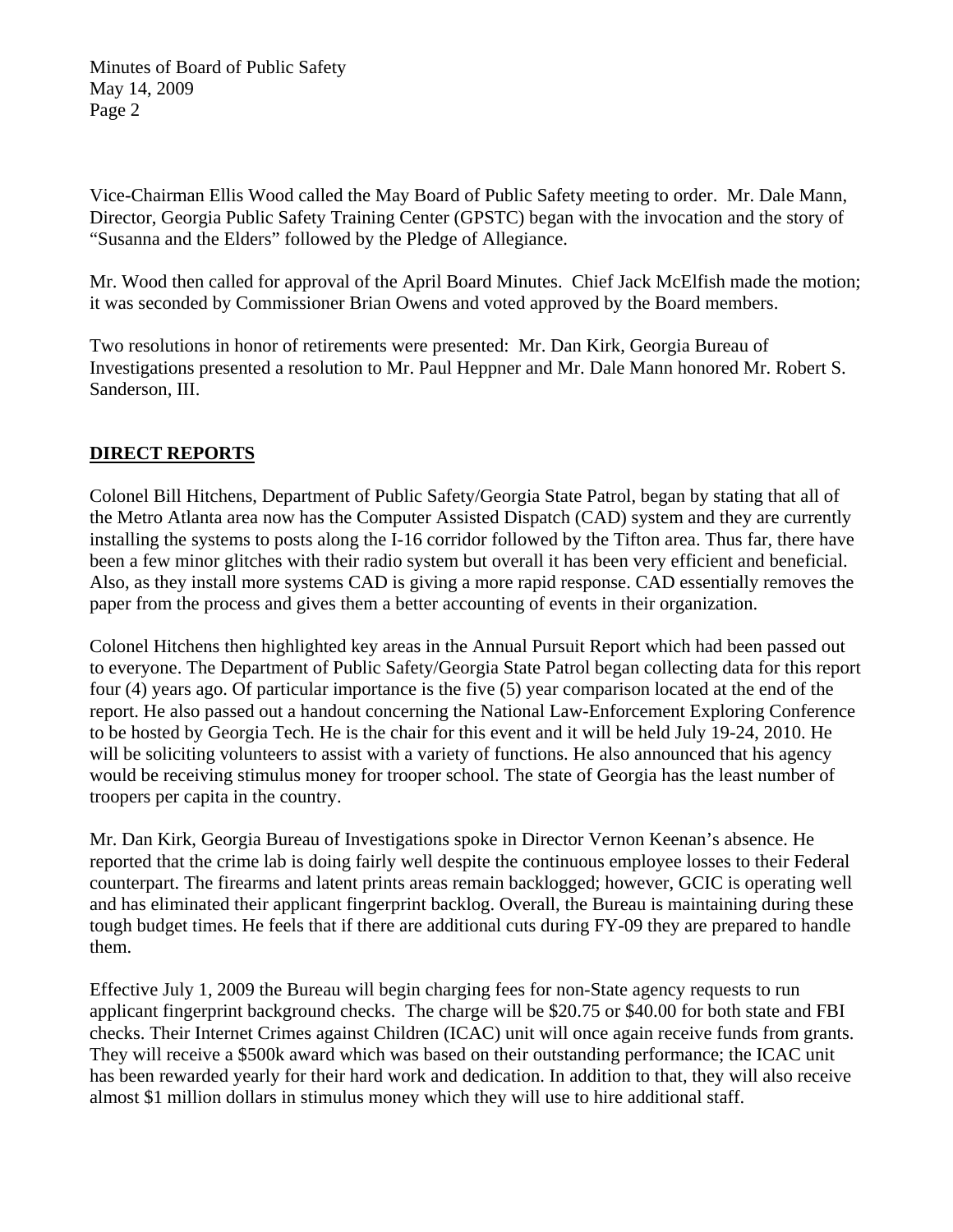Mr. Dale Mann, Georgia Public Safety Training Center, began by emphasizing page six (6) of his Board report which showed a savings of over three million gallons of water between 2008 and 2009. They were able to accomplish this by retro-fitting the dorms with low flow shower heads and toilets. His biggest issue is with the declining revenue coming into the Training Center and the impact has become critical. He also reminded everyone that effective July 1, 2009 they will no longer provide meals and due to the continuation of decreased revenues he anticipates further budget reductions.

Mr. Mann also has proposed that if he is to receive further budget cuts, they would need to generate some type of income to sustain them. The recommendation is to impose a registration fee of no greater than \$20.00 per day of training which would include the cost of three meals. This in itself would also be a solution to "no-shows" because refunds would not be given for "no-shows." Mr. Mann explained that they have a very liberal meaning of a "no-show" and as long as someone from the agency attends the training credit will be given. There is also the option of calling to cancel the training seat as late as the morning training begins.

Mr. Mann also spoke about another committee suggestion to help reduce "no-shows" and that is to have a progressive calendar and display the training classes six months at a time. He also explained some of the advantages of electronic registration, such as the ability to send an e-mail reminder versus sending a letter in the mail. At a future date and time, Mr. Mann would like to discuss streamlining the registration process by using electronic registration as the only means to register for training.

Additionally, he and Chief Lou Dekmar discussed their sub-committee meeting's results regarding possible solutions to "no-shows" for training. The proposed solution was for the Board to give Mr. Mann authority to place agencies who incur ten (10) or more "no-shows" on suspension. Chief Dekmar made the motion for this authority; it was seconded by Chief Dwayne Orrick and voted approved by the Board members.

# **FISCAL REPORTS**

Mr. Joe Hood, Department of Public Safety/Georgia State Patrol, gave the financial report for July 1, 2008 to March 31, 2009 and he spoke specifically about the aviation budget being overstated by \$370k due to insurance proceeds from a prior fiscal year. It was for a helicopter crash and was not removed from their budget. The largest remaining portion was in the Field Offices and Services category and this is what allows them make up for some of the other areas' deficits. Overall, the organization is in pretty good shape. If they were to receive further cuts, it would impact their car budget; however, they would be able to sustain operations.

Ms. Lisa Urich, Georgia Bureau of Investigation, gave her fiscal report and they are currently on target. If they were to receive additional cuts they also have funds available to sustain them.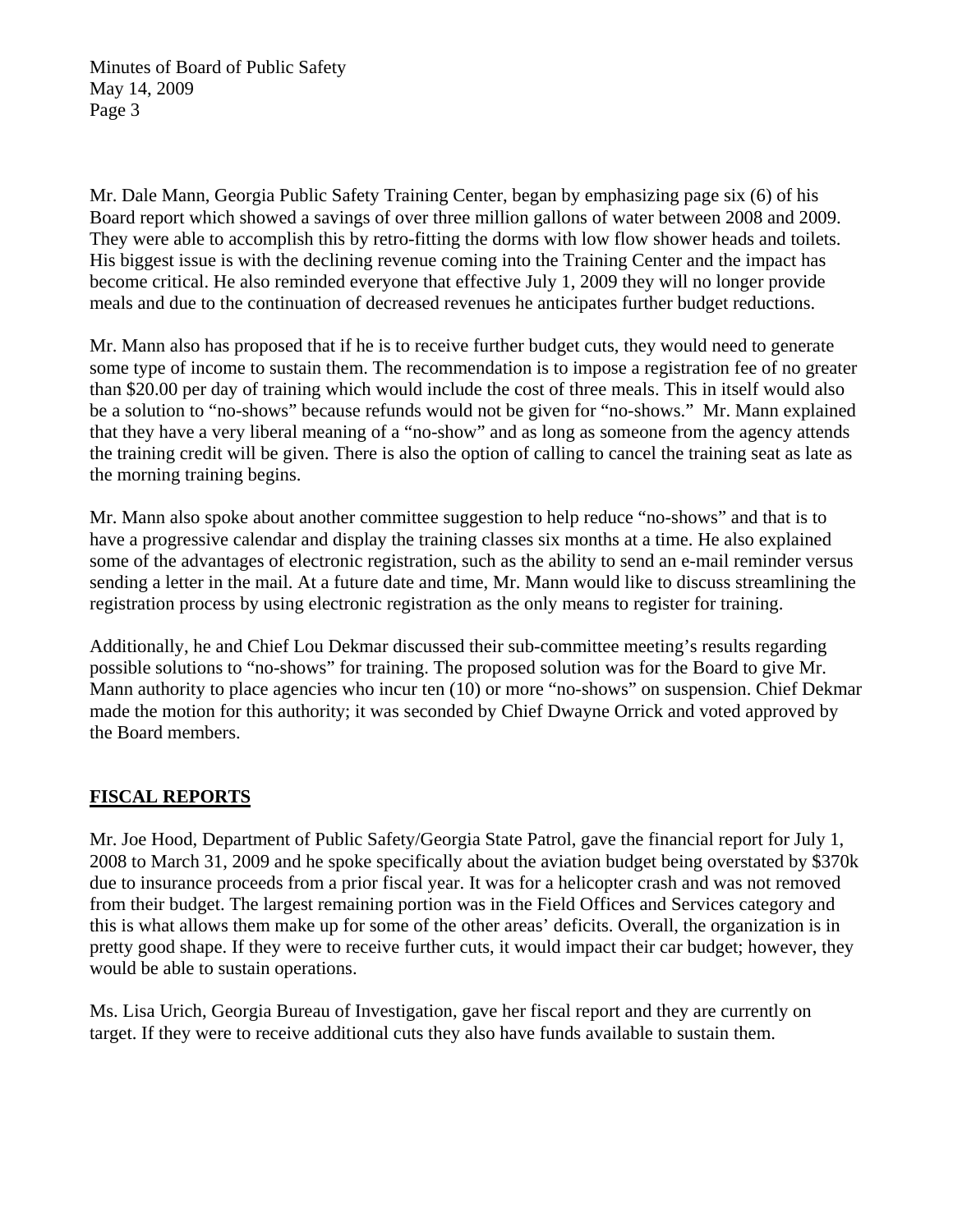Ms. Patrice Kerner, Georgia Public Safety Training Center reported that currently they have spent 74% of their budget; nevertheless they have some major roof repairs which need to be made this year and she has already spoken with OPB to address this issue.

## **DONATIONS**

Mr. Joe Hood, Department of Public Safety/Georgia State Patrol, requested approval of the following donations:

| One Stalker DSR 2X Radar                                   | \$3,210.00 | Mitchell County Sheriff's Office |
|------------------------------------------------------------|------------|----------------------------------|
| One 2009 Crown Victoria Police Package Vehicle \$22,048.00 |            | Morgan County Sheriff's Office   |

The motion for these donations was made by Mr. Rooney L. Bowen, III; seconded by Chief Dwayne Orrick and voted approved by the Board members.

Ms. Patrice Kerner, Georgia Public Safety Training Center, requested approval of the following donations:

| Two Sections of $24$ " & $18$ " I.D. Pipe Product | \$100.00 | Advanced Drainage Systems, Inc. |
|---------------------------------------------------|----------|---------------------------------|
| Five Sections of 30" I.D. Pipe Product            | \$100.00 | Advanced Drainage Systems, Inc. |

Chief Jack McElfish made this donation approval motion; it was seconded by Chief Orrick and voted approved by the Board members.

## **OLD/NEW BUSINESS**

Vice-Chair Wood thanked Mr. Dale Mann, Vonnie Stewart and other Training Center Staff for hosting the meeting and providing lunch. Commissioner Brian Owens announced that anyone interested could tour the Georgia Diagnostic & Classifications Prison (GDCP) in Jackson immediately following lunch. Mr. Wood then thanked Commissioner Owens for setting up this tour.

Mr. Wood then stated that Chief Dwayne Orrick had advised him that he would like to see some type of long range, joint, study committee consisting of representatives from the other State Boards and/or public safety agencies to meet and discuss long term issues, patterns, and the impact from the adjustments made during this downturn in the economy. Commissioner Owens was supportive to this idea and advised it would also be great tool to foster support from the other agencies/boards on legislative issues.